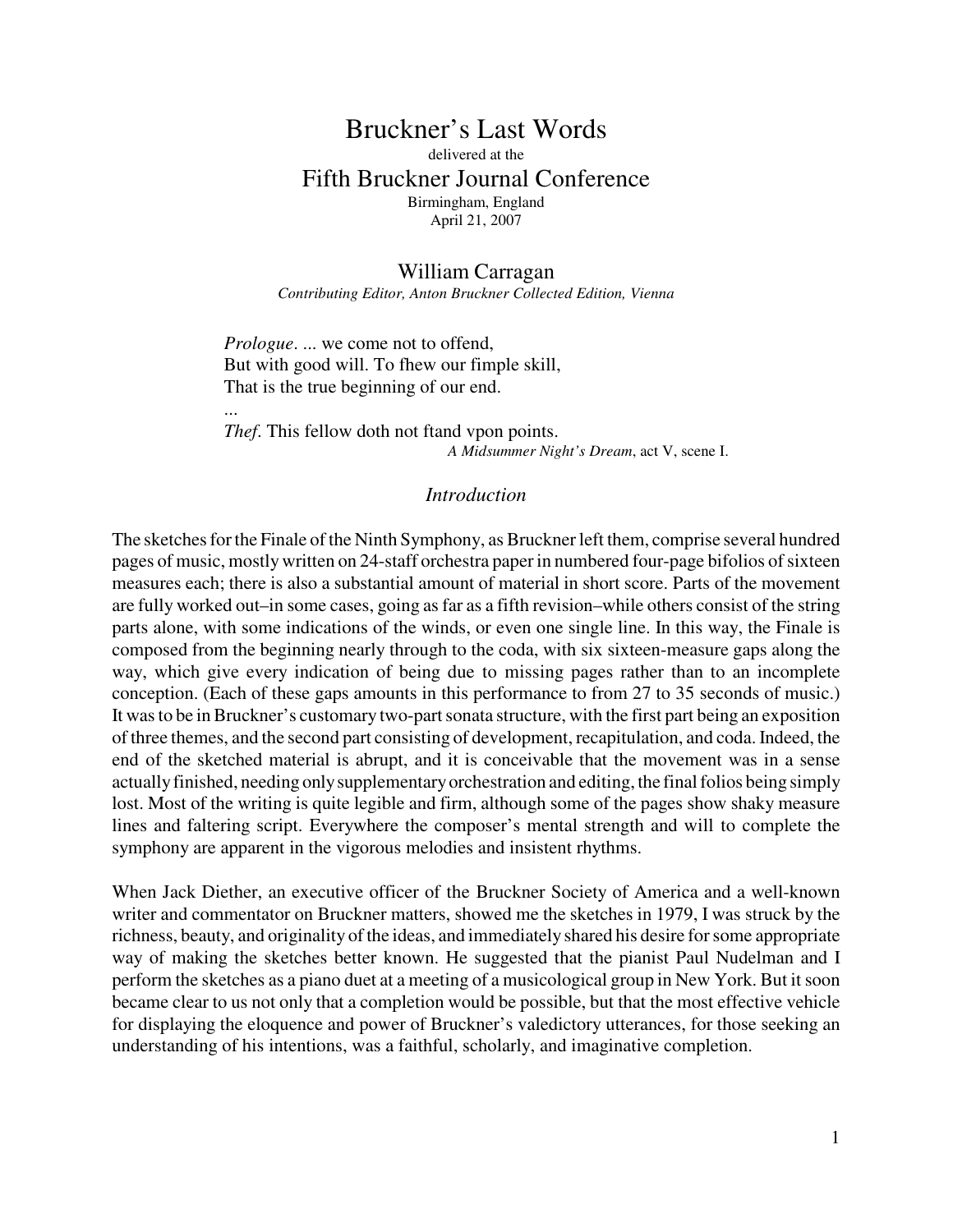#### *The Nature of the Finale: Part I*

The Finale is an active, boldly dramatic composition, where four jagged, dotted-rhythm exposition themes, unified to an extent hitherto unprecedented in Bruckner's writing, are thrown into contrast with a grand and noble chorale. The movement has an overall impulse or momentum, perhaps deriving from the high degree of unification, which makes the work seem less sectional than his other finales; the energy of the opening, already great, simply builds consistently through all the existing music. Although over the time since Bruckner's death listeners have come to terms with the Ninth as a three-movement work, and some profess to see some sort of completeness in the end of the Adagio, such a conclusion was certainly no part of Bruckner's plan. Instead, every page of the sketches testifies to his burning desire to present a finale in which the mystery, the conflict, and the anguish of the preceding movements find a resolution in triumph, *per ardua ad astra*.

The first theme group starts in G major with an eerie drum-roll and a nervous descending dotted figure like distant lightning-bolts  $(A_1, 0.07)$  in the Naito recording). A sudden build-up with rapid dotted chords leads to a fortissimo unison theme in D minor  $(A_2, 1:30)$ , also dotted, in which the descending sixth is the predominant interval, just as it is in the second theme of the first movement. After the climax subsides, the second theme group begins  $(B_1, 2:31)$  in E minor with a gently mournful version of the same melody, but the tonal center soon shifts back to G major for an opulently-scored restatement. The short gap of six measures (2:52–3:05), which is not due to a missing sheet but instead to a planned revision for which space was made but which was never carried out, has been filled with music harmonically related to a passage in the finale of the Sixth. The concluding section of the second theme group  $(B_2, 4:48)$  is another buildup, similar in character to the corresponding structure in the first movement of the Seventh, using as its theme an inversion of the opening  $A_1$ . Thus, through  $B_2 = A_1$  and  $B_1 = A_2$ , a thematic arch is created as a stable foundation, but the continuous development of the themes throws the listener ever forward. The top of the  $B_2$  crescendo leads to a majestic, 36-measure chorale in E major for full brass (15 instruments) with a leaping triplet accompaniment in the strings  $(C, 5:31)$ . This chorale, perhaps the most impressive that Bruckner wrote, is quite similar in its first phrase to the heavenly chorale in the same position in the finale of the Eighth, but it is also connected to the "Farewell to Life" theme near the beginning of the Adagio of the Ninth itself, and to the pervasive descending scales in many other locations in Bruckner's music. Indeed, it is probably directly descended from the sleep motive of Wagner's *Die Walküre*, which Bruckner had quoted twenty years earlier in the Third Symphony and the early version of the Fourth, and there are similar scalewise patterns in the Mass in D Minor of yet ten years before. But the chorale of the Ninth has none of the mysterious evanescence of the Wagner; it is marked by bold, almost brutal energy, and serves as the true counterpoise to the earlier unified dotted textures. The chorale concludes with a grinding dissonance and faster descending scales. In the decrescendo which brings the exposition to its close, the accompaniment motive of Bruckner's own *Te Deum* forms a codetta (K, 6:52). This quotation, and subsequent use of the motive here and there in the rest of the movement, has given rise to some rather odd and occasionally detailed speculation about the possible use of that anthem as a finale, although it is unlikely that such a solution was seriously contemplated by the composer.

Up to this point the orchestration is rather full and occasionally complete, although the thinly-scored second theme group in many places relies on short-score material. But the very end of the exposition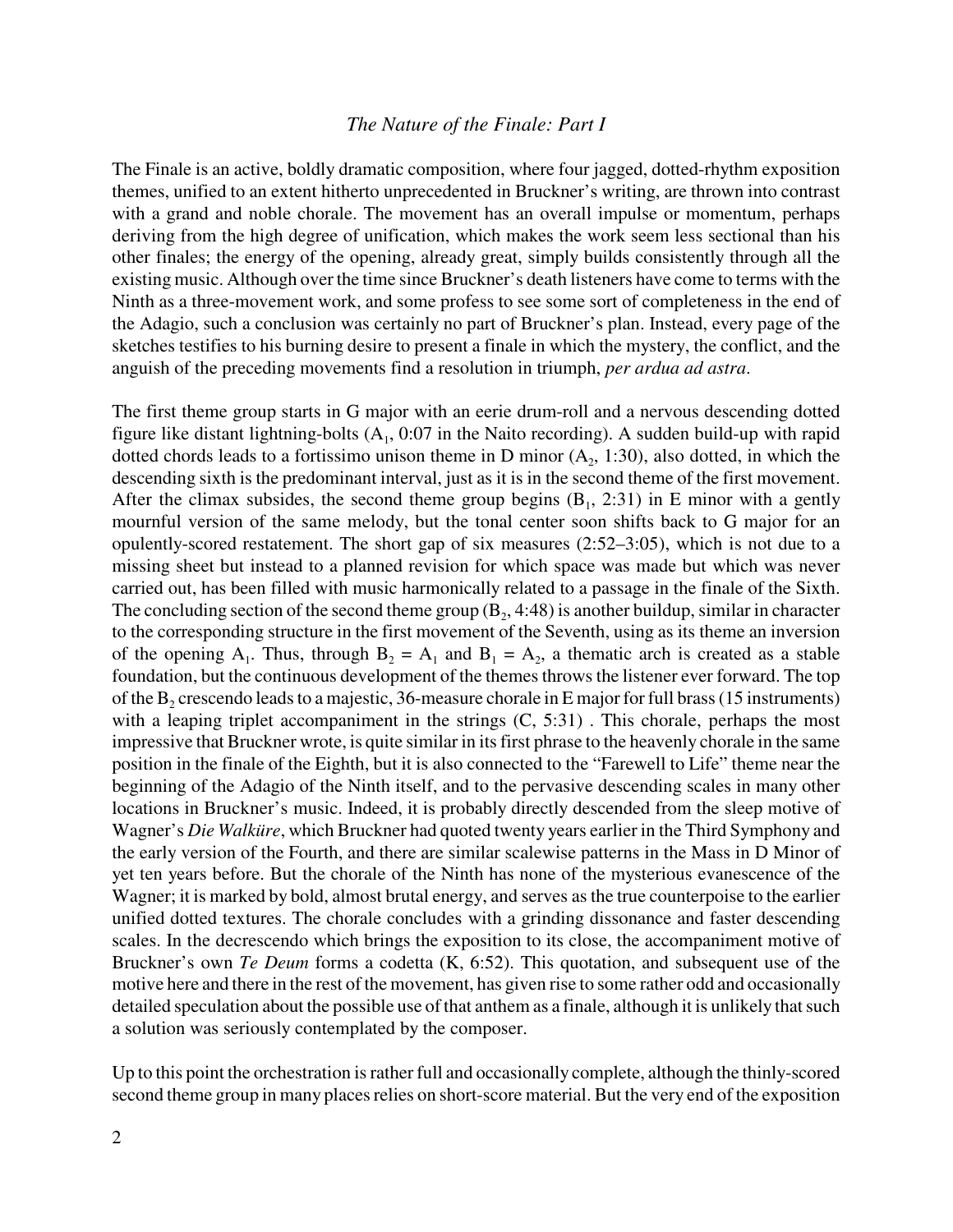seems to have given Bruckner considerable trouble. Early sketches suggest an ending in F major, in his customary harmonic resolution to the relative major, but in my completion I have followed a later sketch of eight whole notes for the flute and oboe, the *Te Deum* motive doubly augmented (7:06), and created a quite, hymn-like resolution to the dominant, A major, before the plunge into the development (A flat, 7:20).

### *The Nature of the Finale: Part II*

Bruckner seems to be beginning the development with the oscillation between two themes, a common device going back to Schubert and earlier. Two of the six sixteen-measure gaps occur in the development proper. The first, near the beginning of the development (7:31–7:57), I have filled by continuing the chorale accompaniment, which occurs on both sides of the gap, through a series of elaborate, slowly-shifting chords. The wind parts quote the *Te Deum*, the choral itself inverted, and a theme from the first movement, also inverted; inversion was a common technique of Bruckner's in nearly all his compositions. There are also brief allusions to other works, in the composer's typical manner of self-reference–not so much direct quotation as the repeated use of a fertile, continuously evolving melos which had characterized the composer's work throughout his life. A dotted passage based on  $B_2$  and  $A_1$  follows, and then there is another gap (8:22-8:48) in which I have developed the chorale differently. Beginning pianissimo in A major, the music breaks out triumphantly in G flat as Bruckner's material is re-entered. The material based on the A and B themes recurs, and presently an angular string figure with pizzicato accompaniment (9:07) recalls the B theme more fully. But a discordant entrance of the trumpets introduces the unison theme,  $A_2$ , now developed into the striding subject of an athletic three-voiced fugue (9:53). This fugue is not as extensive as the one in the finale of the Fifth, nor does it have the same function. Here the fugue constitutes the recapitulation of the first theme group, but with the complete transformation of intent characteristic of the composer's work at this point in the form. This area was considerably reorchestrated in 2003 to thicken the texture and provide rhythmic interest. As the fugue grows in intensity, another gap occurs, which I filled in 1979 as a simultaneous counter-exposition of the theme and its inversion (10:44–11:11). At the third entrance, as completed, this process leads to dense six-part counterpoint, with two accompanying voices making a total of eight. Bruckner's music resumes partway through a majestic concluding episode, and a long ostinato passage in Bruckner's hand, which clearly refers to the finale of the Sixth and to the *Æterna fac* section of the *Te Deum*, leads to another explosion in G flat (12:13) and a Brucknerian orchestral silence. This is the first of three great crises in this movement, which recall a similar three crises in the first movement which ends so bleakly.

During the following recapitulation of the second theme group, more mysterious and questioning than before, the fourth gap occurs in the full score sketches (13:04–13:32), but a short score sketch and a written memorandum indicate how it is to be filled. Later, after a brief reference to the chorale in quiet descending chords, the B theme is inverted, and I have supplied countermelodies, partly drawn from the exposition, and partly from the Mass in D Minor which Bruckner himself quotes in the Adagio of the Ninth and, earlier than that, in the Third.

The fifth gap, of two bifolios or thirty-two measures, is the place in which a transition must be made to the third theme group. In its short space (14:56–15:56) I have concluded the current phrase, and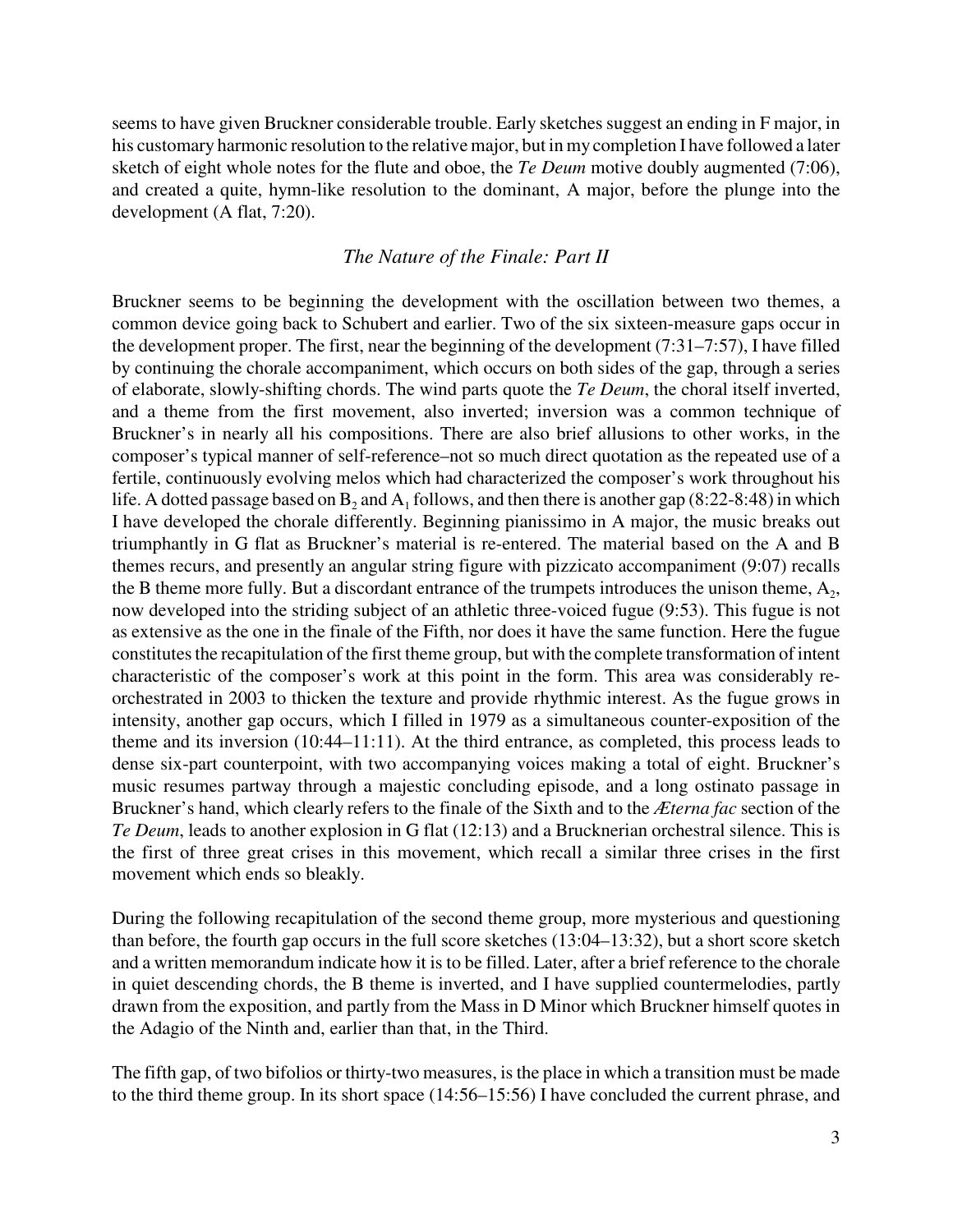used developed material from early in the first theme group to lead directly to a loud reference to the opening theme of the Adagio. This was prompted by certain formal procedures in the finales of the Sixth and Seventh. As the music dies down, it leads to Bruckner's quiet chorale (16:20), in which the melody is played quietly and incandescently against a celestial *Te Deum* accompaniment in the entire string body. I have added countermelodies in the winds in the manner of certain passages in the Fourth and Sixth.

The sixth gap (16:53–17:22) lies between the break-off of the quiet chorale, where in its third phrase the melody is taken up for two measures by the oboe, and a loud passage which seems to be the last sketch in the surviving material from Bruckner's hand. As it begins, the added material finishes the third phrase with the oboe, and provides a loud fourth phrase with leaping contrapuntal triplet accompaniment in the strings drawn from the final sketch of the fifth phrase, into which it must lead. Unlike the other phrases, which have eight measures, Bruckner's metrical numbers require that the fourth phrase have twelve, and the difference in harmonic rhythm provides further forward impetus.

Insistent triplet figures follow to the end of the sketch. These may be continued in a number of ways, but I have chosen to break them off immediately with a highly-dissonant or "catastrophe" chord (17:54) which takes the place of the dissonance with which the chorale ends in the exposition. Although the music continues beyond that with descending scales, and quotations of the firstmovement theme also heard near the beginning of the development, this is still a great crisis, the second of the movement. The music sinks into near-oblivion, approaching the coda. The hugeness of the resulting third theme group, with its extreme variety of material, is reminiscent of a similarly immense structure in the Second, which at the time of his work on the finale of the Ninth, Bruckner had just seen through the press. The revision of the completion which produced this effect was carried out in 2006 for the Naito/Tokyo New City Orchestra performance and recording.

The coda of a Bruckner finale is the accumulation-point of the entire symphony; in it, the whole intellectual and emotional experience of the composition is summed up and, metaphorically, the last battle is fought. In all the symphonies from the Third on, the first-movement theme forms the triumphal crown at the end, and in the Eighth, themes from all four movements are combined in an impressive apotheosis. Speculation about the Finale of the Ninth has always included the idea that its coda as completed by Bruckner would have been the grandest of all, the almost necessary inclusion of a final statement of the chorale, at least four phrases comprising 32 measures, would virtually guarantee that. Thus the coda presented here is fully 117 measures long, while that of the Eighth has only 71 measures. In this completion the first half of the coda (beginning at 18:38) is derived from the dark, gloomy descending scales continuing those which had already grown out of the chorale in the third theme group. At the same time, the opening theme of the symphony, which has not been heard since the middle of the first movement, appears in canon, with allusions to the the Scherzo and the "lightning bolts" from the beginning of the Finale, together with material from a further Bruckner sketch, quoting the "death clock" from the Eighth (19:25), which fits in very well at this point. At the climax, the stark, menacing unison of the first movement, with its crashing leap, embodies the third and final crisis. But the mood is suddenly transformed into light with the sounding of the triumphant fanfare, recalling the trio of the scherzo, with which the second half of the coda begins (20:19). After ten measures of brilliant writing in which the whole orchestra plays above Middle C, there ensues the grand final statement of the chorale (20:37), which serves as the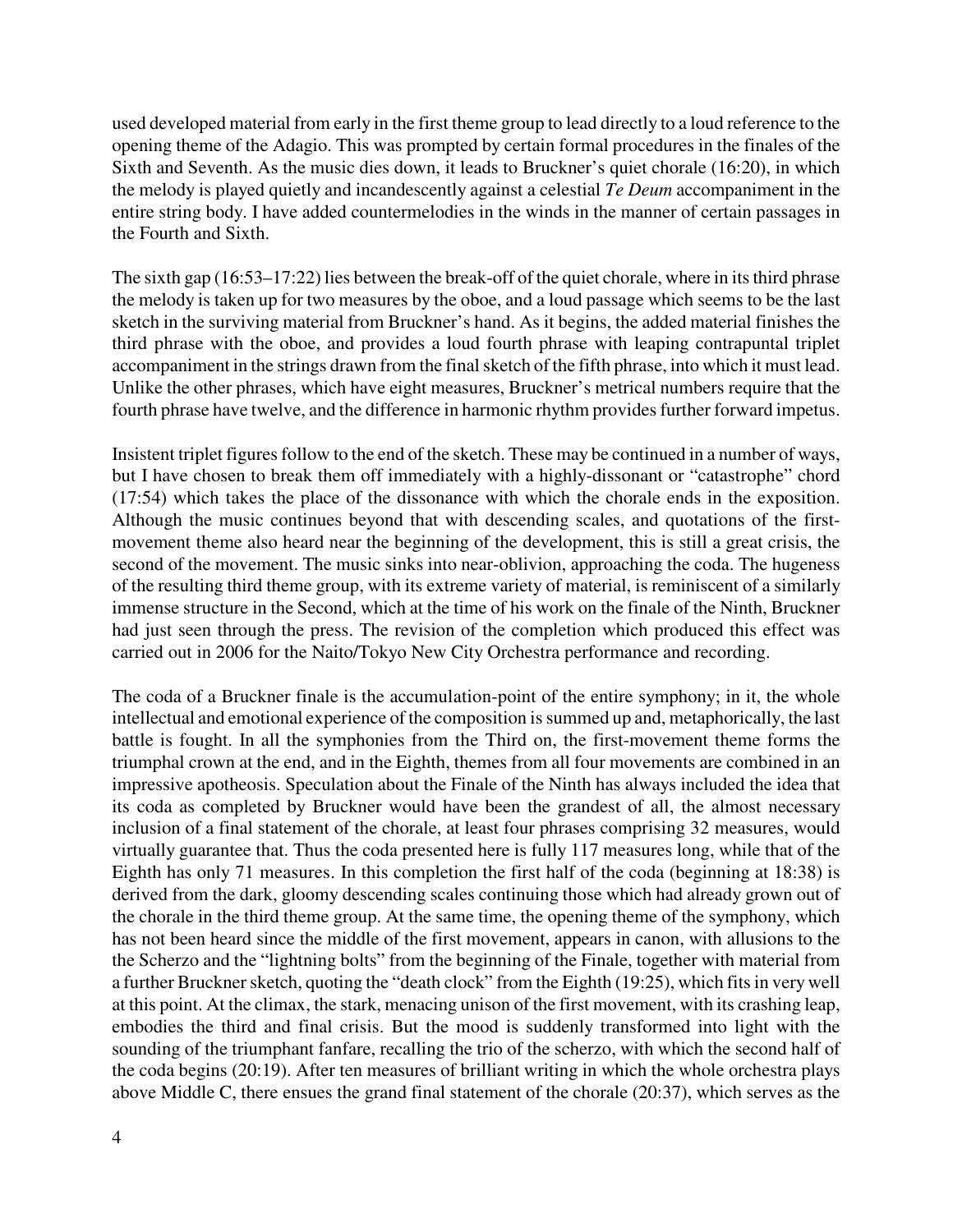harmonic framework for a soaring triadic transmutation of the anguished opening melody of the Adagio as a descant for the three trumpets. At the same time, the dotted theme of the Finale itself appears in the bass. In the third phrase, the yearning theme of the coda of the Adagio, which looks back to the similar music in the slow movement of the Second, rises above the appearance of the main Adagio theme and the lightning-bolts in the brass (21:07). As the canonic dotted figures coalesce into chords, the fourth phrase of the chorale, now inverted, climbs through a ninth and leads to the culminating peroration (21:37) where the opening theme of the symphony, in the bass, is combined with the vocal melody of the *Te Deum* and the descending scales in organ and bell-like sonorities: *Te Deum laudamus, te Dominum confitemur*. Thus a joyous resolution, which for most of the symphony has seemed impossibly remote, is attained at last.

As can be seen from the foregoing analysis, the completed sections of the Finale are closely based on the existing material left by the composer. In addition, I have studied Bruckner's other compositions from many standpoints in order to assess his methods of handling a myriad of other problems. In that way, a number of unusual features of this movement have become apparent. For example, Bruckner never before had created four opening themes that were so similar, although he was headed that way with the arch-structure of the finale of the Seventh. Here a different purpose is evident: there is a quadripartite division of the movement which cuts across the sonata structure, in which alternate parts are dominated by the dotted themes and by the chorale with its triplet accompaniment. Also interesting are the many points of contact of the Finale with the rest of the symphony: the descending sixth, prominent in the dotted themes, is also essential to the first movement and the Scherzo; the chorale is related to the "Farewell to Life" as was stated above, and the keys of the Trio (F sharp, or G flat) and the Adagio (E major) are significant in the Finale. From a narrative standpoint, there is also the occurrence of three major crises in both the first and last movements; this feature became apparent during the process of revision in 2006. As much as possible, these and other unifying features have been strengthened in the completion, at the same time maintaining a principle of complete fidelity to the sketches, no notes or rests of which have been changed.

### *The Third Theme Group*

The revisions of 2006 concerned the third theme group, which in this composition seems to be of an extended concept which Bruckner did not always employ. My goal in making the revision was to introduce Orel's sketch 44 into my work as bifolio (Bogen) 32, thus in the sequence of Nowak's numbering, expressing an order which probably dates back to Schalk or before. Bruckner's own numbering in the upper right corner is heavily overwritten, even more so than on bifolios 29 and 30, and cannot be read with security as representing any clear witness. Orel, in proposing Sketch 44 as an alternative conclusion to the recapitulated third theme group where it would have had a bifolio number in the early 20s, might have felt that the movement could not contain two section endings with triplets. Accordingly, in my orchestral completion of 1982-1983, I used Sketch 44 as an inspiration for part of the coda, principally in the string writing. However, over the years it became clear to me that I needed to see if Sketch 44 in its original state could appear in my completion as a continuation of the chorale of the recapitulated third theme group without disturbing other elements which I have felt to be already successful. The result would be a great expansion of that structural element, so that it would be comparable with the giant structures in the finales of the early Second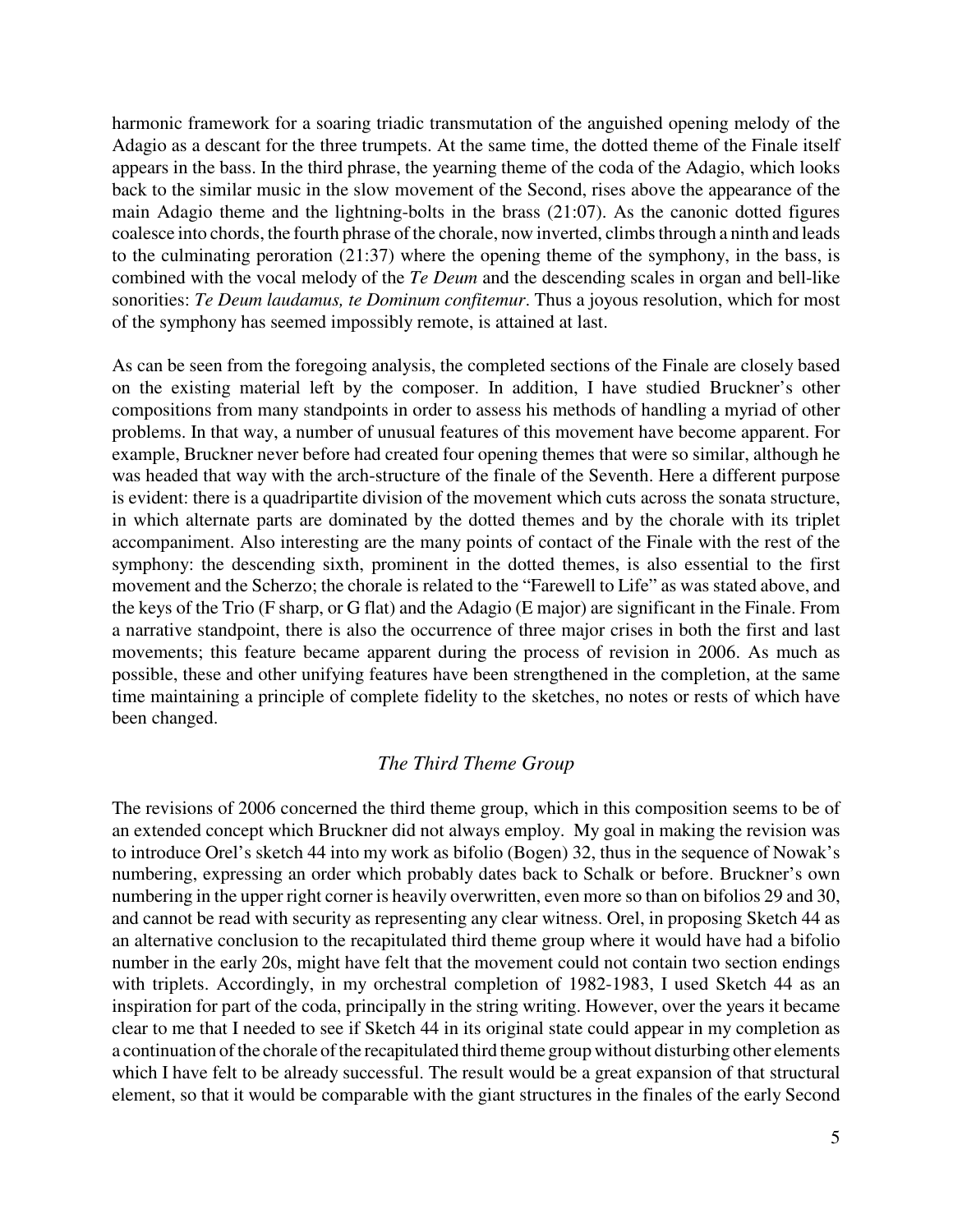and Third Symphonies, and definitely unlike the compact, two-section third theme group in the finale of the Eighth.

Here is a viewgraph (**First Movements**) presenting the structures of the first movements of Symphonies 2 through 9 in all versions. In these diagrams, the A theme is shown in red, the B theme in yellow, and the C or third theme in green. The codetta or epilogue is shown in blue, and the development and coda, irrespective of what theme is being developed, is in purple. As an exception to this last rule, the second theme is almost always developed in a section of its own, and these sections are shown by yellow rectangles of half height; one can see that this element tends to occur at the end of the development, or near it. (The compactly-structured Sixth and Seventh do not have this feature.) Then there are the small areas of Wagner quotations in the early Third and Fourth, indicated in orange with the letter W. Finally, those parts of the first movement of the Fifth that are at a slower tempo, including the introduction, are given in maroon. One can see that the recapitulation of the third theme group is substantial in the first movement of the Ninth, and before that, probably the most extensive one is in the Second, in all versions, which Bruckner was seeing through the press while composing the Ninth. One also sees the disappearance of the codetta in the recapitulation after the Third, except in the anomalous Eighth where this element is a pre-coda climax devoted to the A theme.

Perhaps more relevant is this viewgraph (**Finales**), in which a similar analysis is applied to the finales of the same symphonies. It can be seen that with the finales there is a much greater difference between early and late versions of a given symphony than with the first movements. The drastic shortening of the Second, and especially of the Third, is apparent, and with the Fourth, the short *Volksfest*, the significantly longer 1881 version with the new second and third themes, and the renewed shortening for 1888, show clearly. In the 1881 and 1888 finales of the Fourth, the third theme group is all but missing from the recapitulation, and in 1888 the first theme is also omitted. In the 1889 finale of the Third, the developed second theme, consisting of the chorale alone, directly abuts the recapitulation with the polka, with no first theme intervening; this revision receives a lessthan-favorable review from Mr. Simpson. As far as the finales are concerned, the great recapitulated third theme groups are those of the early Second and the two earlier Thirds, with counter-witnesses in the 1889 Third and the Eighth. Let us look at these structures in more detail.

This viewgraph (**Third Theme Groups (A)**) gives the details. In the **Second** Symphony, version of 1872 (**track 1**, Young, Hamburg Symphony), the occurrence of the *Kyrie* of the F Minor Mass is plotted both as a codetta and as a citation. Functionally, it is a codetta because the same material was the sole codetta in the exposition. But it is also a citation (measures 124-129, *Kyrie*, Mass no. 3 in F Minor), placed before the end of the third theme group as in the Third and Eighth. The material following the *Kyrie* is a strange pizzicato passage which recalls the B theme in the first symphony of Mendelssohn, and is only loosely related to the rest of the theme group. But analytically it can hardly be relegated to the coda, which is already one of Bruckner's longest. Thus the *Kyrie* citation assumes the unique position of a codetta embedded in the body of the third theme group. In 1877 (**track 2,** Barenboim, BPO) the quotation is gone, and the pizzicato passage follows the loudest outburst and sudden silence immediately and would certainly count as part of the third theme group. This is the only recording ever made that has presented this passage as Bruckner wrote it. (There is now available a recording from 1937 in which Ernst Praetorius conducts this version from the first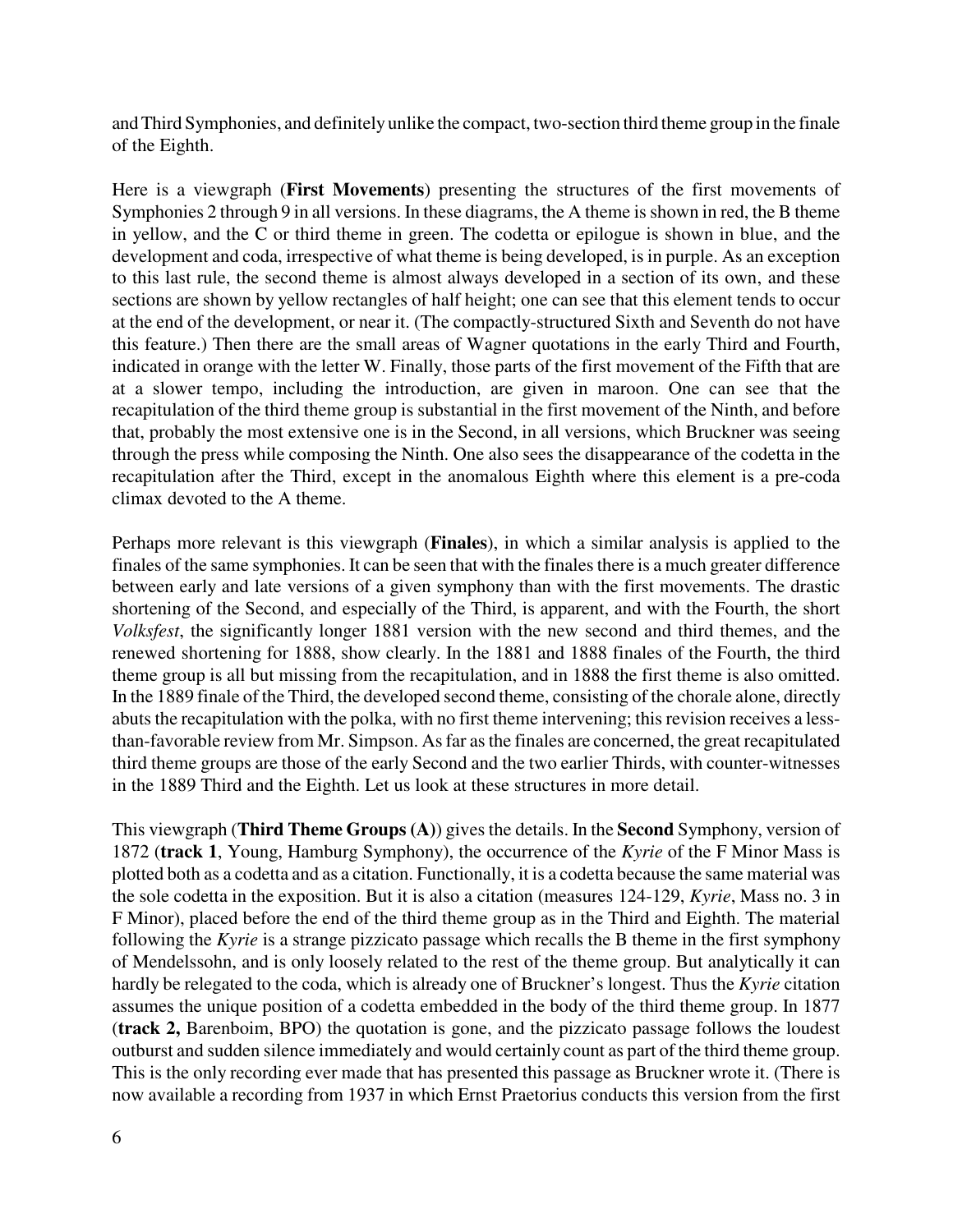publication.)

In the **Third**, the first two versions are quite similar (1873, **track 3,** de Waart, Radio Filharmonisch Orkest), with the second statement of the C theme having the A theme as a counter-melody in both. The codetta consists of loud brass chords, somewhat related to the quiet brass chords with which the exposition ends, but with a transitional rather than a valedictory role. In 1889 (**track 4**, Levi, Het Vlaams Radio Orkest), the first occurrence of C already has the reference to A, and the repetition, such as it is, lacks the C contour and consists merely of descending scales. In each of these versions, there is a catastrophe, or disorienting climax, which in the early versions is met with a placid response like that of the harmonium in Liszt's *Hunnenschlacht*. When the citation is absent, the music simply picks up and continues. We will see later that both are in Bruckner's world valid responses to the challenge posed by a catastrophic collapse.

The two-element third theme group  $(C_1/A, A + K)$  in the 1889 Third has a counterpart in a twoelement theme group in all versions of the **Eighth**  $(C, I + K)$ . In the Eighth (1892, **track 5**, Steinberg, Boston Symphony, 1972), there is a buildup using the regular C theme from the exposition, but at the top, there is a quotation of the A theme of the first movement which recalls the use of this same theme in this same position near the end of the first movement. But instead of a long presentation of the theme, there is a decrescendo which stands in for the codetta, leading directly to the coda. It is functionally dissimilar to the same structure in the Third, but it is of similar length and complexity, and quite significantly, was conceived at the same time.

However, the character of the **Ninth** Symphony sketches seems to indicate that quite a different solution has to be adopted there. We have a 32-measure gap beginning in what must be a late part of the second theme group, leading into a passage serving as a prelude to a recapitulation of the great chorale of the exposition. We know that it must serve that function because of its rhythm, which is that associated with the accompaniment to the exposition chorale. It is plotted as  $C_0$  on the viewgraph, suggesting its analysis as an introductory part of the C theme group which did not occur in the exposition. Before that, there is still a gap to be filled, and I decided to place a reference to the third movement in that location, knowing that if I put it later, it would disturb the momentum which must lead from this point on to the end. The material leading into it refers to the A theme, an idea stemming from the 1889 Third as described above, and immediately goes to the Adagio theme against the backdrop of A-theme rhythms. At this point I was also able to regularize the lengths of the inserts to 16 measures; in my earlier completion I had assumed that the missing bifolios, either 27 or 28 or both, were jammed with extra measures like bifolios 1 and 2.

The bifolio number of 32 is the earliest number that can be assigned to the sketch numbered 44 by Orel, because the music does not join with bifolio 30 and thus cannot be bifolio 31. This is indicated by both voice-leading and by a special set of measure numbers above the staff on Sketch 44 which when extended proleptically begin at the first phrase of the chorale; these numbers virtually require that the music constitute bifolio 32. At the same time, the regular metrical numbers below the staff require that the fourth phrase of the chorale, which begins on missing bifolio 31 and includes the first two measures of bifolio 32, be of 12 measures instead of the typical eight measures per phrase. Something like this had already happened in the exposition; there the fourth phrase of the chorale is the same as the first, but has four concluding measures added to it, making a total of twelve, before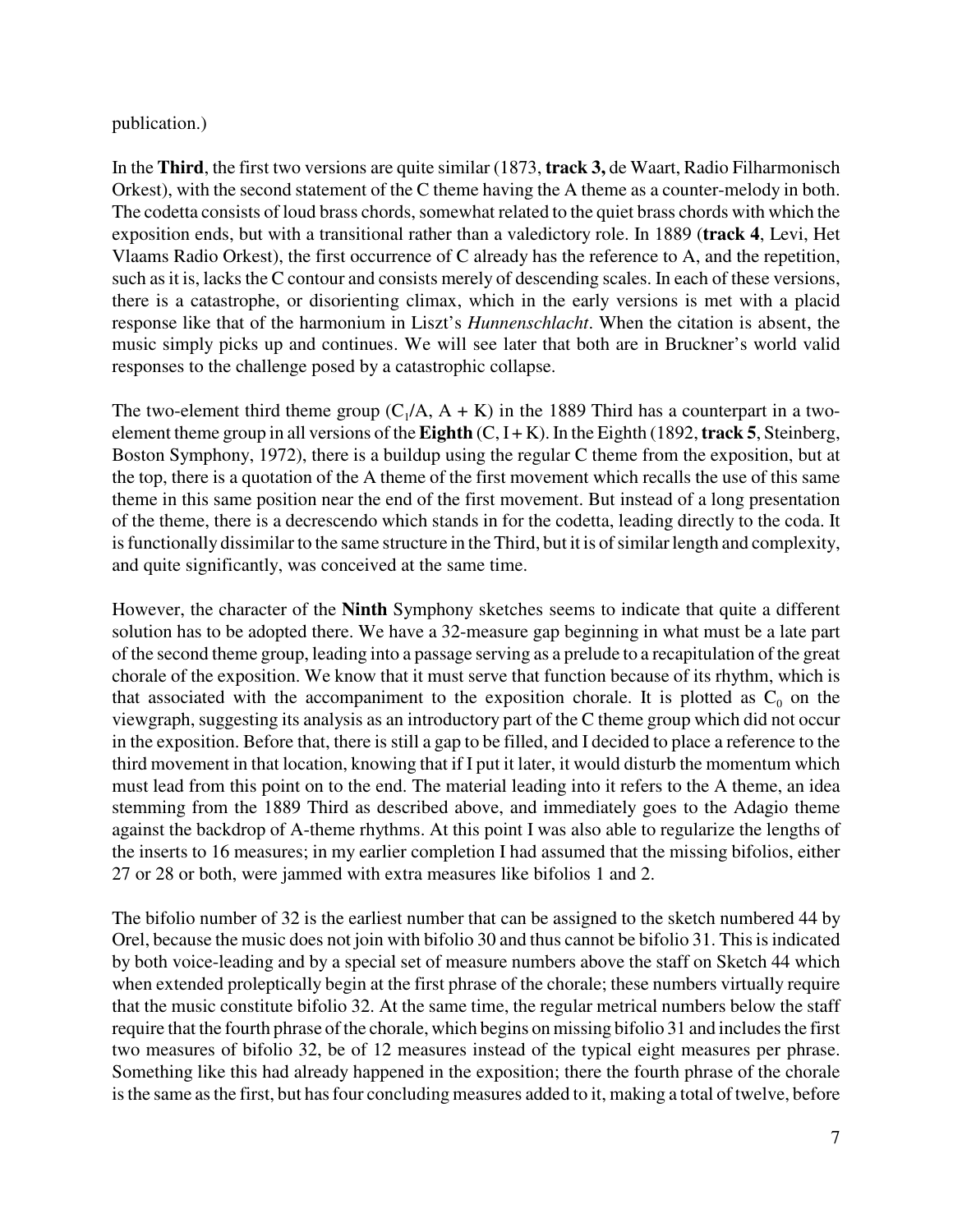the chorale is disrupted in dissonance. But in the recapitulation, the chorale has one more grand eight-measure phrase before the texture dissolves into triplets and the surviving material breaks off. I did not feel that continuing the triplets for even one measure would be effective. Instead, I created the same kind of catastrophe that concludes the chorale in the exposition, but as an even bigger effect, with a dissonant chord reminiscent of the famous chord just before the coda of the Adagio. This chord leads into an expanded reference to the descending, *decrescendo* scales which introduced the *Te Deum* in the exposition. Here they lead to the coda which I wrote in 1982, that has hardly been revised at all since then, and through a very large structure to an eventual return to the *Te Deum*. In a sense, the catastrophe chord which immediately follows bifolio 32 is also a reference to the Adagio, and it is charted in the same color on the viewgraph. This is, in fact, the place one would expect to find a reference, not at the beginning of the third theme group.

How then can I justify alluding to the Adagio as early as I do? At this point, one needs to realize that the job of an analyst is not to force the music into a kind of Procrustean paradigm and judge it by how well it fits, but instead to seek to know in what way earlier examples have a reflection in the new music, or the music which must be written to carry out the completion. Some secrets can be dug out by studying the parallels between first and last movements, as shown in the next viewgraph (**Third Theme Groups (B)**). In the **Third**, two references to earlier themes are made in the recapitulation, farsing them into the previous material vertically (A combined with  $C_1$ ) and horizontally (the first three movements between  $C_1$  and  $C_3$ ). In 1877, as we have seen, the references to the second and third movements were eliminated, but hardly any other change was made. But in 1889 the treatment was far more drastic; the four-part structure of the exposition, present since 1873, is eliminated and a new two-part structure is substituted, with only a vague relationship to the group in the exposition. It is possible that the short C theme group of the Eighth was his model. If so, this is a rare example of late-period structural techniques being used in the coeval revision of early symphonies.

The second theme group in the exposition of the first movement of the **Seventh** concludes with a wonderful crescendo in B major  $(B_x)$ , starting on the second inversion and thus possessing immense transformative power, both harmonic and rhythmic. In the recapitulation, its position is occupied by a final statement of B theme material, also in a large crescendo  $(B<sub>y</sub>)$ . The material is different, but both passages provide rich, lyrical climaxes as an introduction to the energetic and pattering third theme. In the exposition of the finale of the **Ninth**, much the same thing happens. A crescendo  $(B_x)$ , based on the inversion of the first idea of the first theme group  $(A<sub>1</sub>)$ , leads to a complete change of rhythm and the mighty chorale. Thus it would be reasonable in the recapitulation to place a large event before the new introduction to the chorale  $(C_0)$ . The jagged accompanimental rhythms of the A theme have been under-represented in the movement up to now, and this seems to be the place to use them. But here they lead to the reference to the Adagio instead of simply carrying out a selfdevelopment. Bringing in the Adagio theme is very dramatic, and its earliness may come as a shock, though dynamically it is the right kind of music at the right time. After its new and unprecedented introduction, the chorale is furnished with a countermelody, which will turn out to supply a considerable amount of motive power, especially in the loud 12-measure fourth phrase. The chorale continues with an interpolation of a fifth phrase, attested by bifolio 32, followed by the triplet figures in orange, labeled x (for transition), and the four-measure catastrophe chord, completing the reference to the Adagio in the traditional location.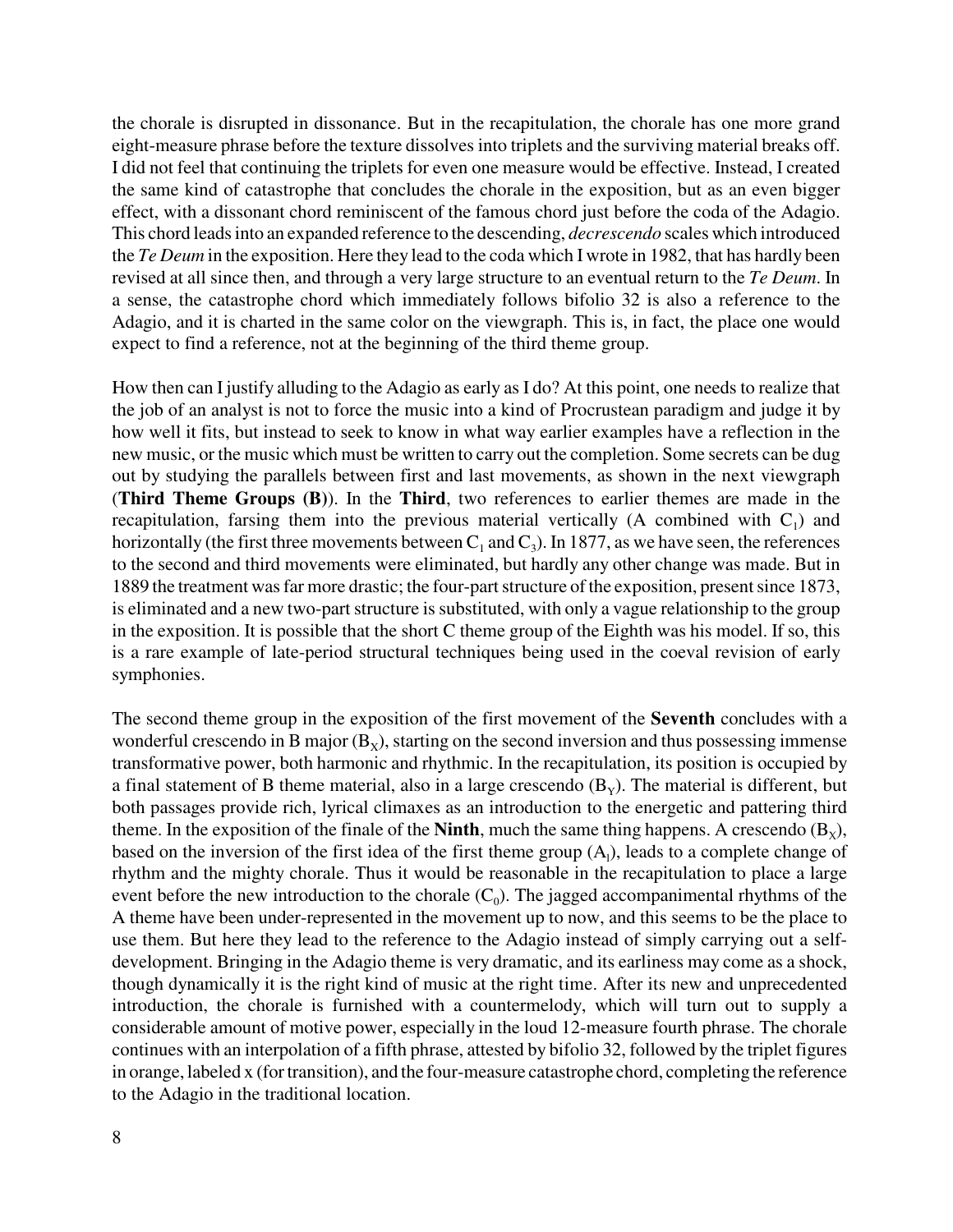Before leaving this section, I would like to show you a viewgraph you saw four years ago, when I gave a paper on arch structures in Bruckner (**Arch Structures**). This slide has since then been somewhat revised, to take into account the new work of 2006. In the new dispensation, the arch references in the exposition are balanced by an arch relationship in the recapitulation, where the Adagio theme (III) also involves the  $A_1$  theme, and  $A_2$  and  $B_1$  have the same relationship they have in the exposition. There are other internal references, and balances in theme-group duration, that Bruckner used as far back as the metrical revision of the first movement of the Fourth as discovered by Laurence Wallach; these are shown by colored and dotted semicircles. The golden section is shown, for what it is worth. All of these diagrams are based on measure count, not on tempos and real times, and perhaps Bruckner was satisfied with a rough approximation. At any rate, if the golden section is to be applied to the movement as presently completed, the coda is left out of the accounting. It is hard to imagine a completion that would fit into the golden section and still do the rest of the symphony justice.

## *Catastrophe*

Καταστροφη, turning downward, destruction, ruin: a strong word, used only when necessary. Here I apply it to cases where the expectation of a certain musical passage is either totally upset, or of its own leads to a situation where the previous order is brought to nothing. In previous viewgraphs, the catastrophes in the third theme groups are shown by means of black diamonds. Almost every symphony, or version of a symphony, has a place in the recapitulated third theme group which can be called a catastrophe, a place where the ordinary expectations of the music go awry, a place where help seems to be utterly inaccessible. Certainly Sketch 44 is headed for a catastrophe, and perhaps Orel thought that this movement needed only one catastrophe, indeed the one which ends the long passage following the fugue.

It is useful to remember that the first movement (**Catastrophes**) contains three places which could be called catastrophes. The first of these is near the end of the recapitulated first theme group, where the music collapses into a muttering F minor (**track 6**, Naito, Tokyo New City Orchestra). There is a silence, and then a long passage of quiet, fearful triplets, in which the music gathers itself before resuming the second theme. The second is after the highly-detailed climax in the third theme group (**track 7**), and recovery lies in slow, majestic brass chords which directly quote a passage in the coda of the finale of the Second Symphony, which he was at that time seeing through the press. The third is the connection in the coda between the crescendo and the final, terrifying peroration (**track 8**), where the music hardly stops at all though there are triplets. After each catastrophe, it seems *more inevitable* that the music will continue and tell its story.

Once one realizes this, one can imagine that the finale should also contain three catastrophes, and with the revisions of 2006, indeed it does. The first is the one alluded to above, after the fugue and before the second theme group (**track 9**). A long silence is followed by the tentative arpeggi of the second theme. The second is the one immediately following bifolio 32, toward the end of the third theme group; recovery here comes through the descending scales parallel to those which ended the chorale in the exposition, and the music is continuous. At the bottom of the scale passage, the coda begins and music turns upward again, just as it does in the 1889 Third where tessitura is the only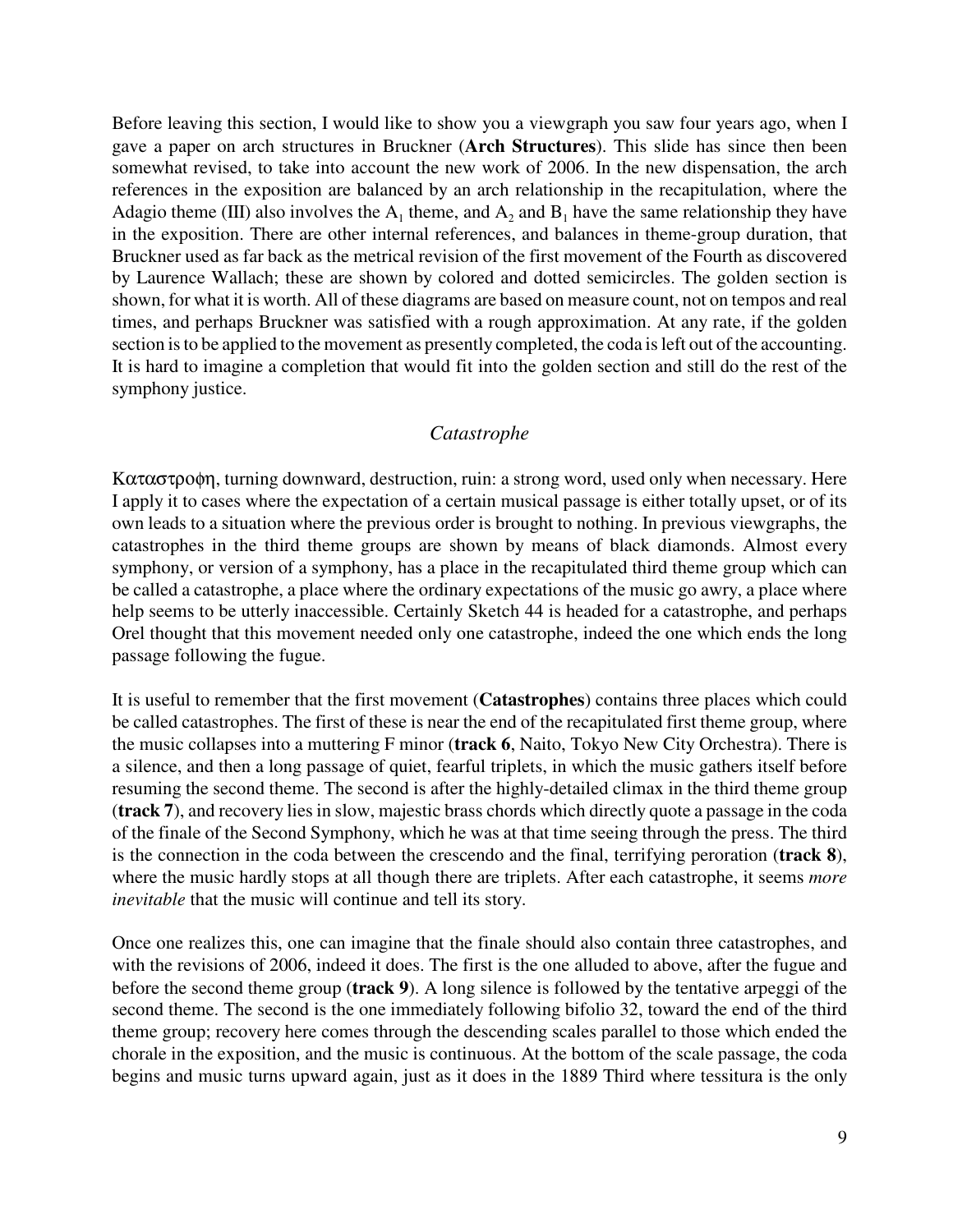indication of the presence of the catastrophe. Our recording presents the entire third theme group, assembled according to the principles, criteria, and concepts accounted for above (**track 10**). Perhaps the catastrophe is connected in my mind with a passage from the third symphony of Gustav Mahler, first movement, completed at the same time as Bruckner's work on the Ninth. Here it is, for you to judge (**track 12**, Schuricht, Radio Symphonie Orchester Stuttgart). The last catastrophe is in the middle of the coda (**track 11**), when the two-section *Steigerung*, in which every ghostly, menacing, and agonized theme in this tortured symphony rises up in fearsome attack, gives way without pause to the brilliance of the fanfare and the transformation and triadicization of all of the same themes in exultant glory (**track 11**).

## *Conclusion*

Not one of the arguments presented in this paper is truly binding. In the eventuation, Bruckner is free to do what he wants; the finale of the Seventh Symphony certainly proves that. And we do not really know what he wants. But if we love him, we will try to hear these, his last words, in some kind of surrounding which will be congenial to them. This is the ambition of every completer of this daunting work, one of the very greatest in all the literature, and one of the most intimidating. I believe that all of the various efforts made toward completion, with accompanying research, have yielded valuable contributions to the understanding of this music. In particular, every Bruckner scholar is grateful for John Phillips's excellent publication of the most important sketches, which incidentally contain the basis of the text I used for bifolio 32.

I would like to recognize with deep appreciation the assistance and encouragement of Paul Nudelman, David Aldeborgh, Aaron Snyder, and Julia Carragan, these above all, in the work of almost three decades that this completion has taken. I also would like to thank all the conductors who have taken interest in this score, especially Maestro Akira Naito for his close scrutiny of the material, and his many probing questions and discussions, the results of which have greatly enhanced the effect of this music. And I would also like to thank Crawford Howie for his suggestion of the superscription to this paper, with its awkward earnestness, and its haunting, mysterious suggestion of hidden significance. A scholar is only as strong as what he can contribute to others, and I have been very lucky to have such able and dedicated reinforcement. Thank you.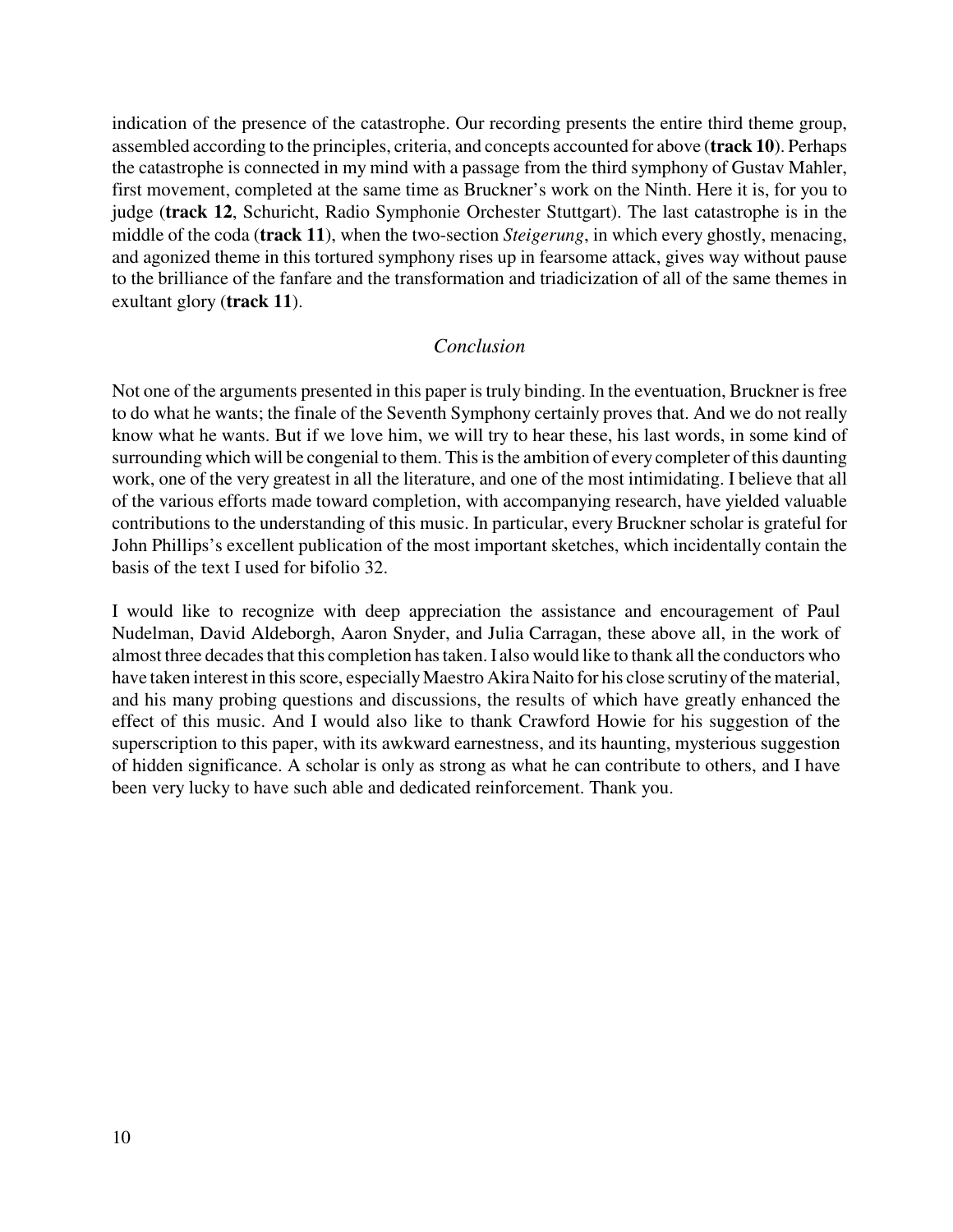## **First Movements**

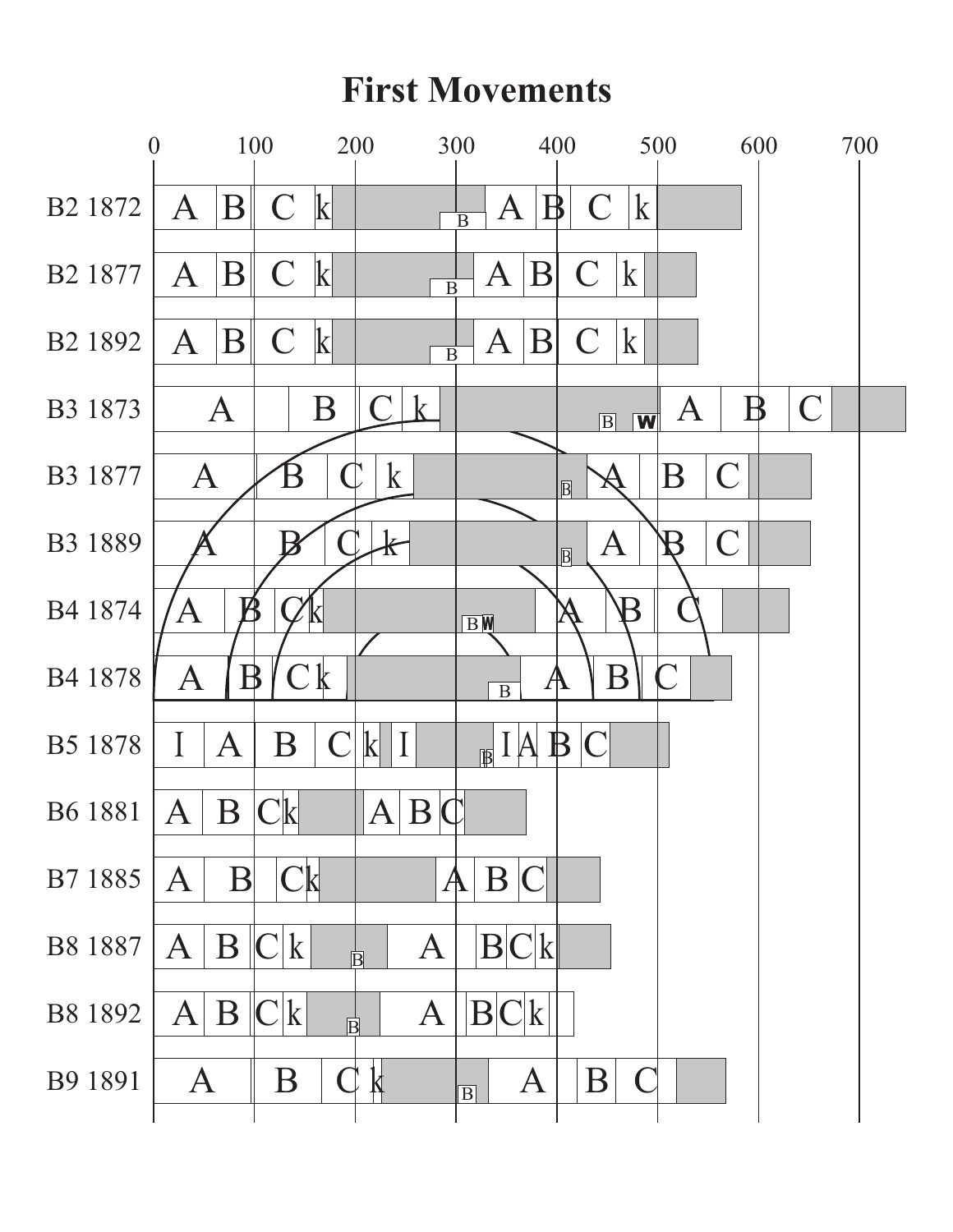# **Third Theme Groups (A)**